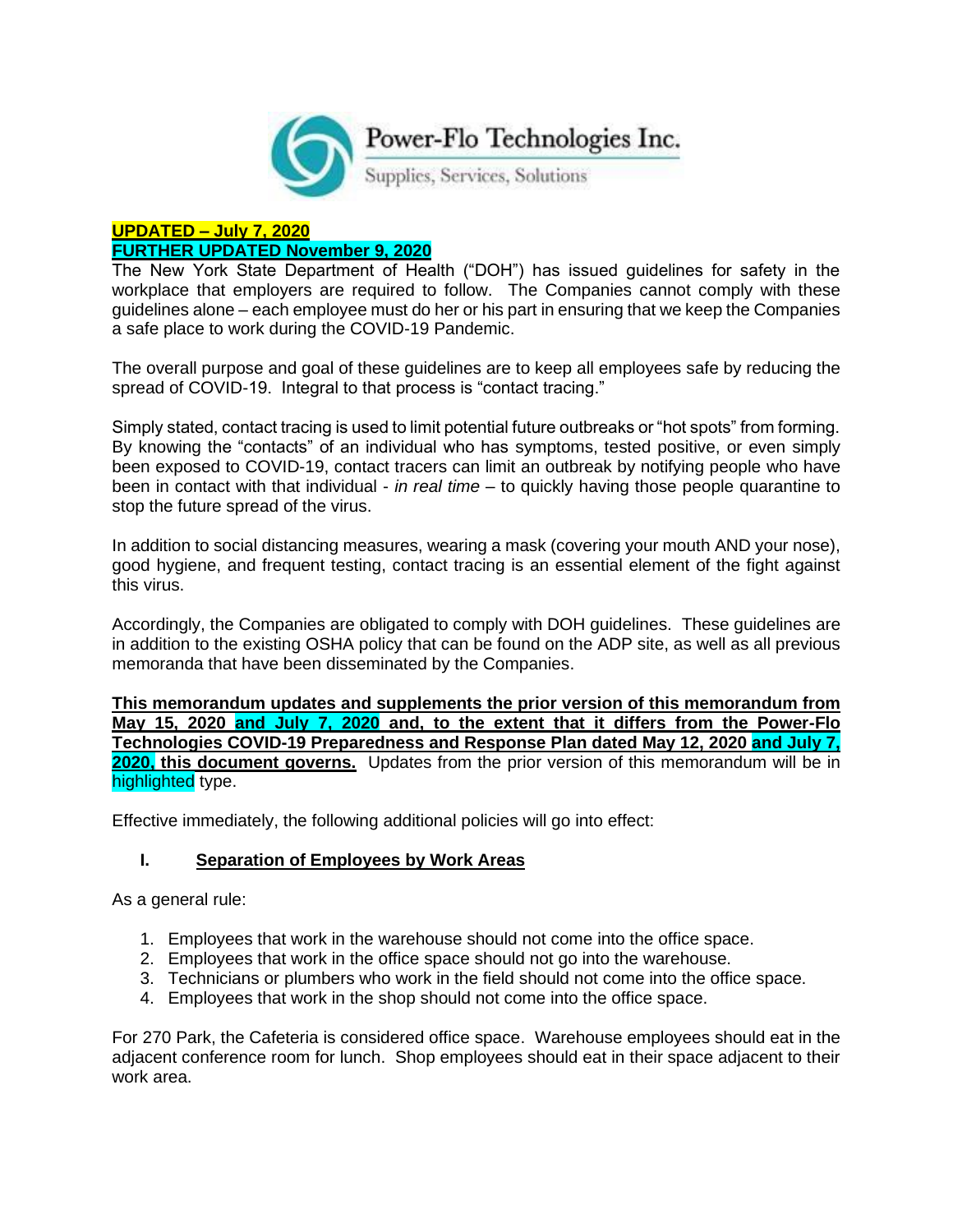For other locations, usage will be determined by the branch manager. No one from any space other than the office space should be using the Cafeteria for any purpose at 270 Park.

Additionally, as with all employees in any space, maintain social distance and avoid having inperson conversations. Continue to use the phone, texting, or email to communicate. If it is not reasonable to use those communication methods, you can have an in-person meeting, but it should only be in limited circumstances and only as truly necessary.

# **II. Cafeteria**

As has been the case for several weeks, you must adhere to social distancing guidelines. If your branch manager has determined that your cafeteria remains open for eating, tables will have tape marks across them to indicate separate sides where people should sit. Coffee and water can be reopened to everyone – HOWEVER – wherever there is coffee or water, there must be hand sanitizer or disinfecting wipes. There must be a six-foot perimeter around water and coffee to the extent possible, and employees must adhere to the social distancing guidelines that have been in place since March 2020.

# **III. Time Clock**

No one should be using the time clock to punch in and out; rather, you should be punching in and out on your phone or online. If you must use the clock, please maintain a six-foot perimeter that will be marked on the floor with tape.

# **IV. Shop and Warehouse Tools**

All shop and warehouse tools used during a shift must be wiped down and sanitized at the end of every shift.

### **V. Employee Self-Certification of Health**

By leaving your house and coming to work every day, you are certifying the following:

- 1. I have not knowingly been in close or proximate contact in the past 14 days with anyone who has tested positive for COVID-19 or who has had symptoms of COVID-19.
- 2. I have not tested positive for COVID-19 in the past 14 days.
- 3. I have not experienced any symptoms of COVID-19 in the past 14 days.

The CDC has defined symptoms of COVID-19 as follows:

- **Fever or chills**
- **Cough**
- Shortness of breath or difficulty breathing
- **Fatique**
- Muscle or body aches
- Headache
- New loss of taste or smell
- **Sore throat**
- Congestion or runny nose
- Nausea or vomiting
- Diarrhea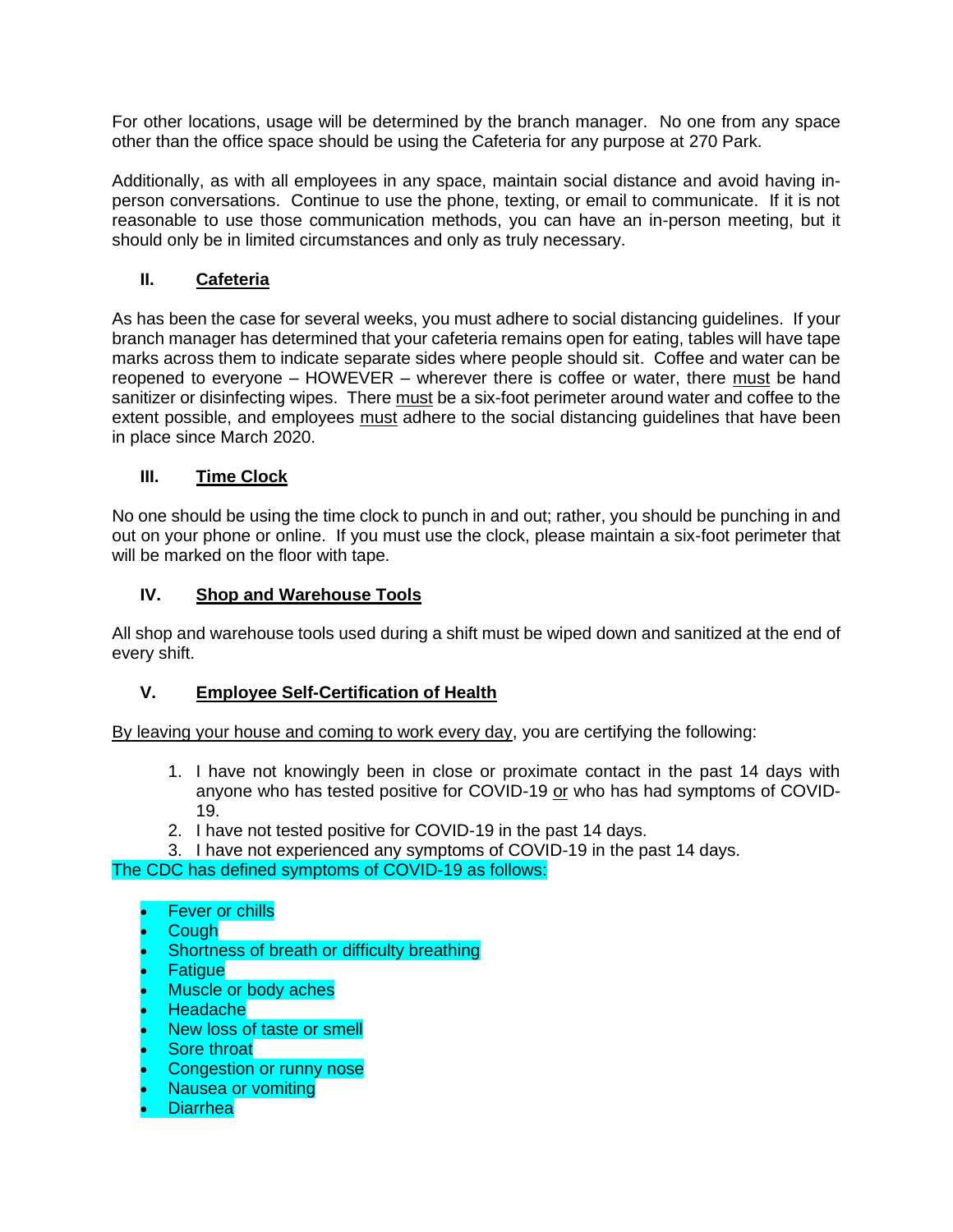By walking in the door of the building where you work, you are certifying the foregoing three statements.

By punching in on the time clock, you are certifying the foregoing three statements.

By remaining at work, you are certifying that you do not develop symptoms throughout the day.

If you cannot certify that the three statements are true, or you develop symptoms throughout the workday, you must call Diana Gerhardt or Brandon Gravius depending on your work location to discuss why you cannot certify those three statements.

IMPORTANTLY – if you cannot come to work because of COVID-19 related reasons, you can only return to work as follows:

Employee Exposure Rules in New York and Connecticut:

- 1. If an employee tests positive for COVID-19, regardless of whether the employee is symptomatic or asymptomatic, the employee may return to work upon completing at least 10 days of isolation from the onset of symptoms or 10 days of isolation after the first positive test if they remain asymptomatic.
- 2. If an employee has had close or proximate contact with a person with COVID-19 for a prolonged period of time AND is experiencing COVID-19 related symptoms, the employee may return to work upon completing at least 10 days of isolation from the onset of symptoms.
- 3. If an employee has had close or proximate contact with a person with COVID-19 for a prolonged period of time AND is not experiencing COVID-19 related symptoms, the employee may return to work upon completing 14 days of self-quarantine.

Employee Exposure Rules in New Jersey and Ohio:

- 1. If you are sick and test positive for COVID-19, stay home for 10 days and at least 24 hours with no fever and you feel better.
- 2. If you are sick and test negative for COVID-19, stay home for 24 hours or until your symptoms go away and you feel better.
- 3. If you are not sick and test positive for COVID-19, stay home for 10 days after getting tested.
- 4. If you are not sick but had close contact with a COVID-19 case, stay home for 14 days.

For purposes of determining exposure, from the CDC:

*Close contact is defined by CDC as someone who was within 6 feet of an infected person for a cumulative total of 15 minutes or more over a 24-hour period starting from 2 days before illness onset (or, for asymptomatic patients, 2 days prior to test specimen collection) until the time the patient is isolated.*